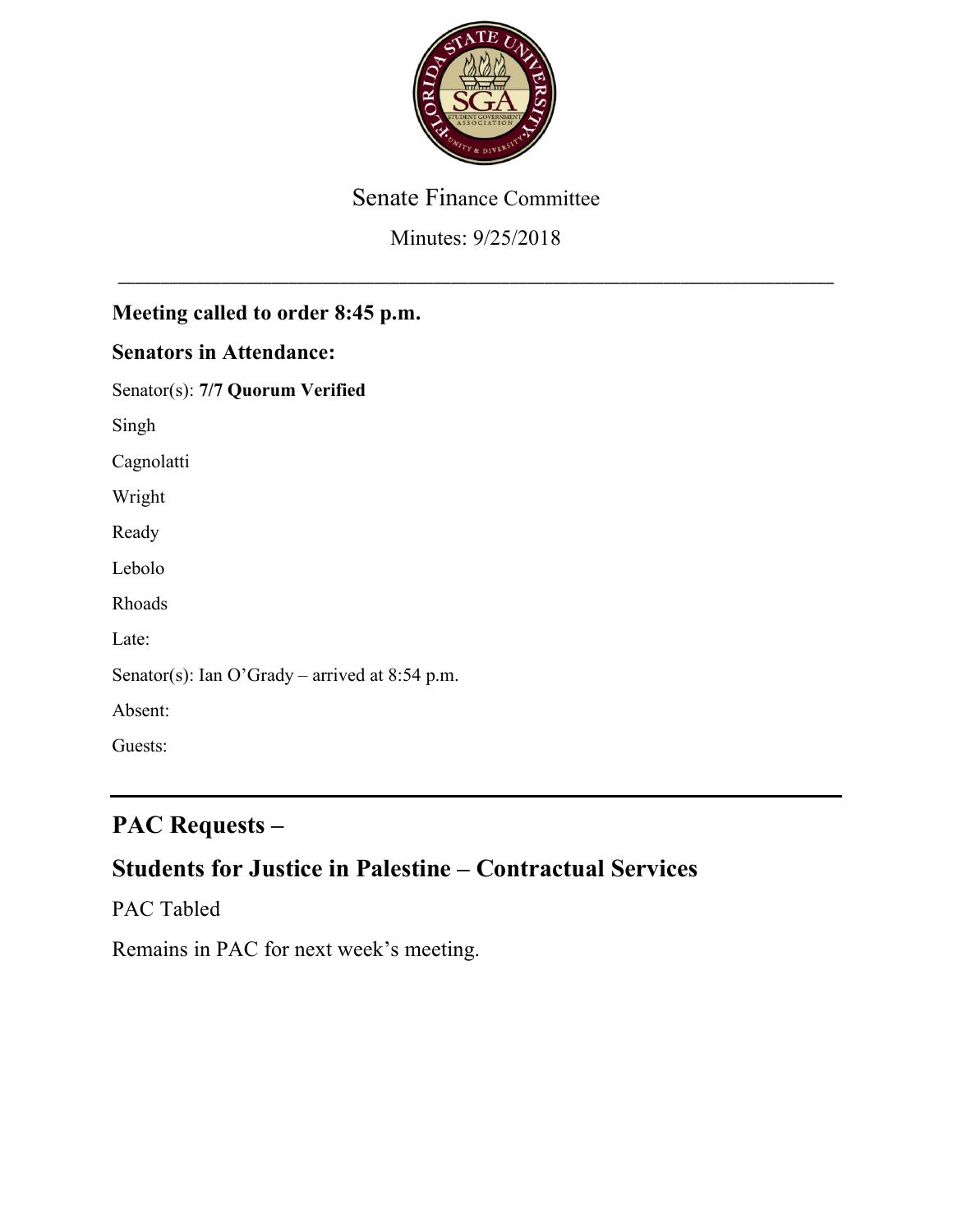# **AAA Health**

PAC funded in the amount of \$625.

Senator Cagnolatti moves to fund AAA Health in the amount of **\$625**.

Senator Rhoads seconds.

Motions passes Yea(7), Nay(0), Abstentions(0).

## **Black Women in Medicine**

PAC funded in the amount of \$550.

Senator Lebolo moves to fund Black Women in Medicine in the amount of **\$550**.

Senator Ian O'Grady seconds.

Motions passes Yea(7), Nay(0), Abstentions(0).

## **RTAC Requests –**

### **Women in Business – Travel Expense – Airfare**

RTAC approved \$1664.

Senator Cagnolatti moves to fund Women in Business in the amount of **\$1664**.

Senator Rhoads seconds.

Motions passes Yea(6), Nay(0), Abstentions(1) Senator O'Grady.

# **International Genetically Engineered Machine's Team/Biomedical Engineering Society – Lodging**

RTAC Approved \$2000.

Senator Cagnolatti moves to fund International Genetically Engineered Machine's Team/Biomedical Engineering Society in the amount of **\$2000**.

Senator Rhoads seconds.

Motions passes Yea(6), Nay(0), Abstentions(1) Senator O'Grady.